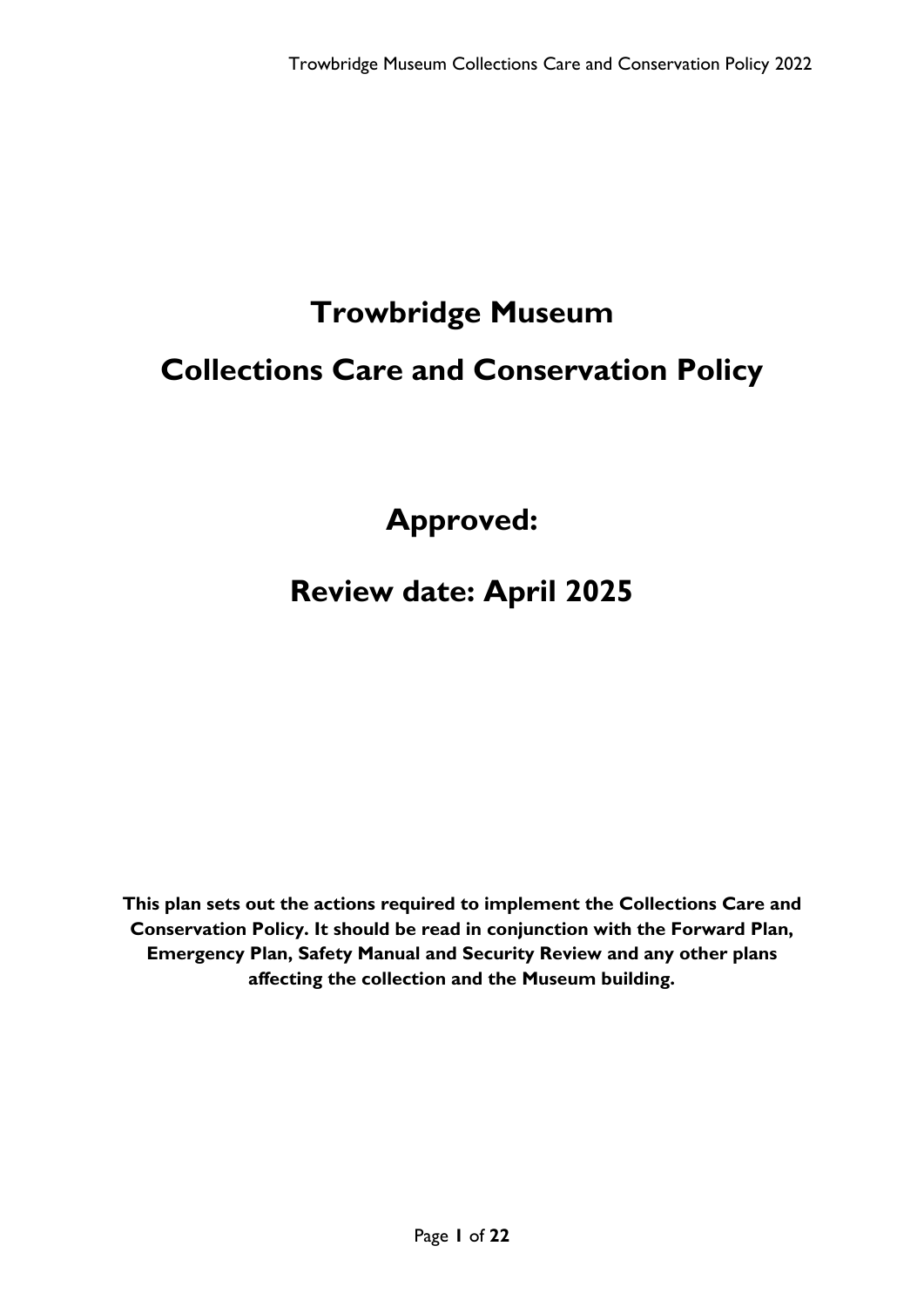**The Museum has access to conservation advice from Wiltshire's Museums Development Officer and is able to seek advice from Wiltshire Council's Conservation and Museums Advisory Service (CMAS) when required, as well as the ability to apply for work on specific projects.**

**Contents**

| 1. Monitoring and improving environmental conditions including<br>temperature, Relative Humidity (RH), light and Dust | 4                       |
|-----------------------------------------------------------------------------------------------------------------------|-------------------------|
| 2. Managing the threat from pests                                                                                     | 6                       |
| 3. Housekeeping                                                                                                       | $\overline{\mathbf{z}}$ |
| 4. Conservation Cleaning of objects on open display                                                                   | 8                       |
| 5. Documentation of the condition of the collection and of any object<br>conservation                                 | 9                       |
| 6. Storage materials and methods                                                                                      | 9                       |
| 7. Display materials and methods                                                                                      | $\overline{10}$         |
| 8. Handling materials and methods                                                                                     | $\overline{10}$         |
| 9. Transport methods                                                                                                  | $\mathbf{H}$            |
| 10. Loans out                                                                                                         | П                       |
| II. Loans in                                                                                                          | 12                      |
| 12. Workforce training                                                                                                | 12                      |
| 13. Appendices                                                                                                        | 13                      |
| I. Loans form                                                                                                         |                         |

- **2. Condition check form**
- **3. Pest monitoring form**
- **4. Useful contacts**
- **5. Cleaning programme**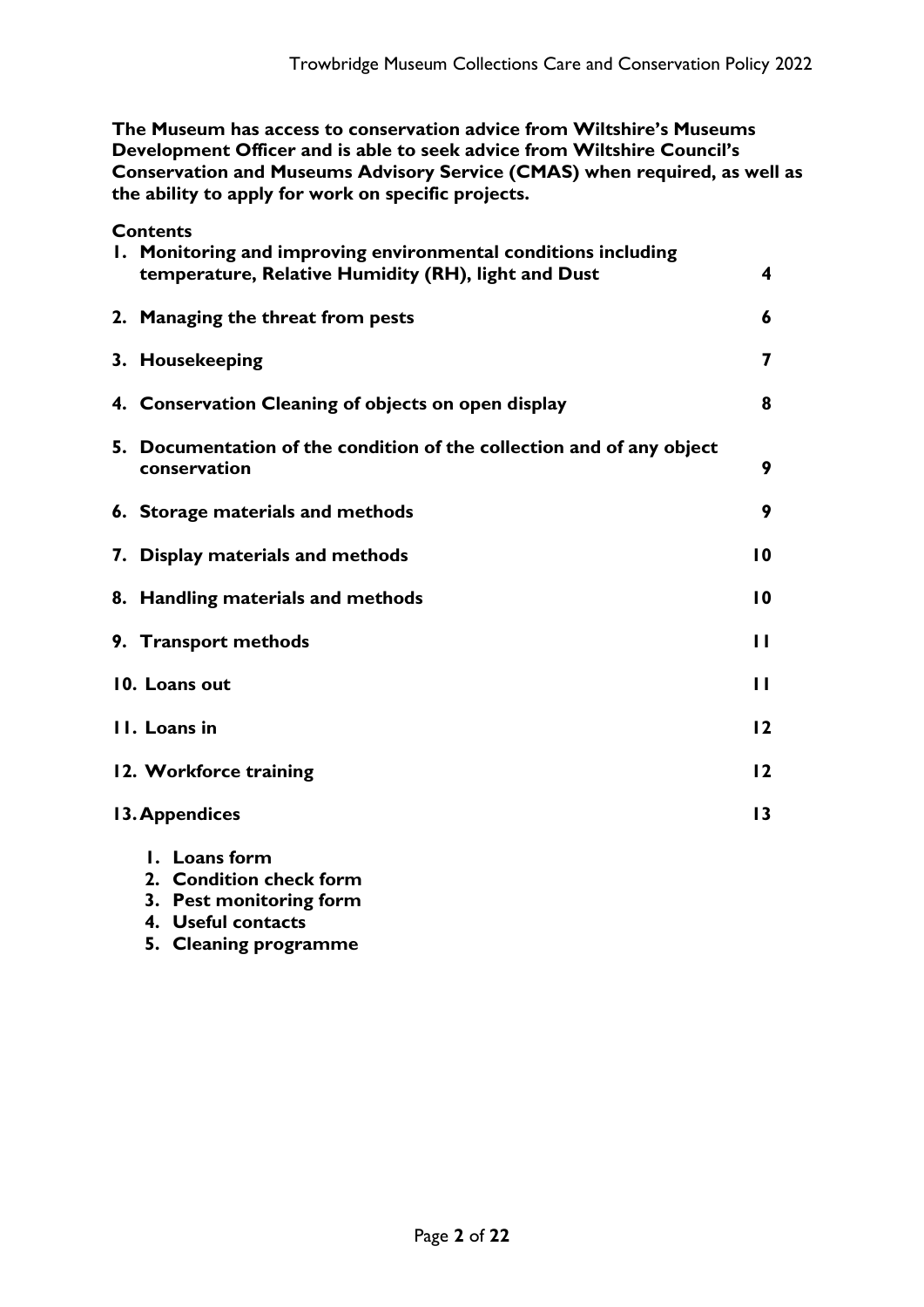# 1. **Monitoring and Improving Environmental Conditions**

#### **Temperature and Relative humidity**

The Collections Officer and Museum Assistant monitors and records the temperature and relative humidity (RH) in the Storage and display areas.

The museum aims to maintain conditions that are as stable as possible, within the range 16 - 20ºC and 45 – 55% RH as appropriate for mixed collections.

If the results fall outside the desired range, the cause is investigated, professional advice is sought and action taken to improve conditions.

Special conditions are required for some of the archaeological objects, particularly metal; these objects are kept in the controlled environment of the Store and are sealed in Stewart boxes with clear indicating silica gel to create a dry microclimate. The boxes are checked every 6 months to see if the gel needs replacing.

There are radiators in the Store which stop the temperature falling too much in winter and a humidifier and dehumidifier can be used if the RH becomes either too high or too low. The Collections Officer and Museum Assistant check both machines, when operational, regularly.

The environment in the Store is also maintained using air conditioning to keep the temperature at a steady 18°C and a humidifier or dehumidifier are used if the RH exceeds acceptable limits or if the atmosphere becomes too dry. A hygrothermograph is positioned near the Teasel Gig on the Lower Gallery

A digital temperature and RH meter is used in the Lower Gallery in the Spinning Jenny display, as required by the Science Museum from whom the machine is on loan.

To maintain stable conditions in the rest of the Museum, heating can be controlled in winter, and in the summer there are a number of electric fans to reduce heat on the Gallery. Windows and doors in the offices can be opened to create airflow around the Gallery if necessary.

Environmental data has been kept dating back to 2001. Environmental reports are kept in the metal filing cabinet in the Workroom, as are the RH and temperature graphs.

Where necessary, the non-digital devices can be calibrated by the conservators at CMAS. This tends to be done every two years and is one of the services that can be requested via the CMAS yearly visit.

# **Light**

All doors and windows in the Museum Galleries can be securely closed. There are also pulldown blinds available across the back wall of the Lower Gallery by the large machines (except where the air vent goes through the window next to the Spinning Mule). The windows nearest to vulnerable objects such as the Spinning Jenny are blocked off completely.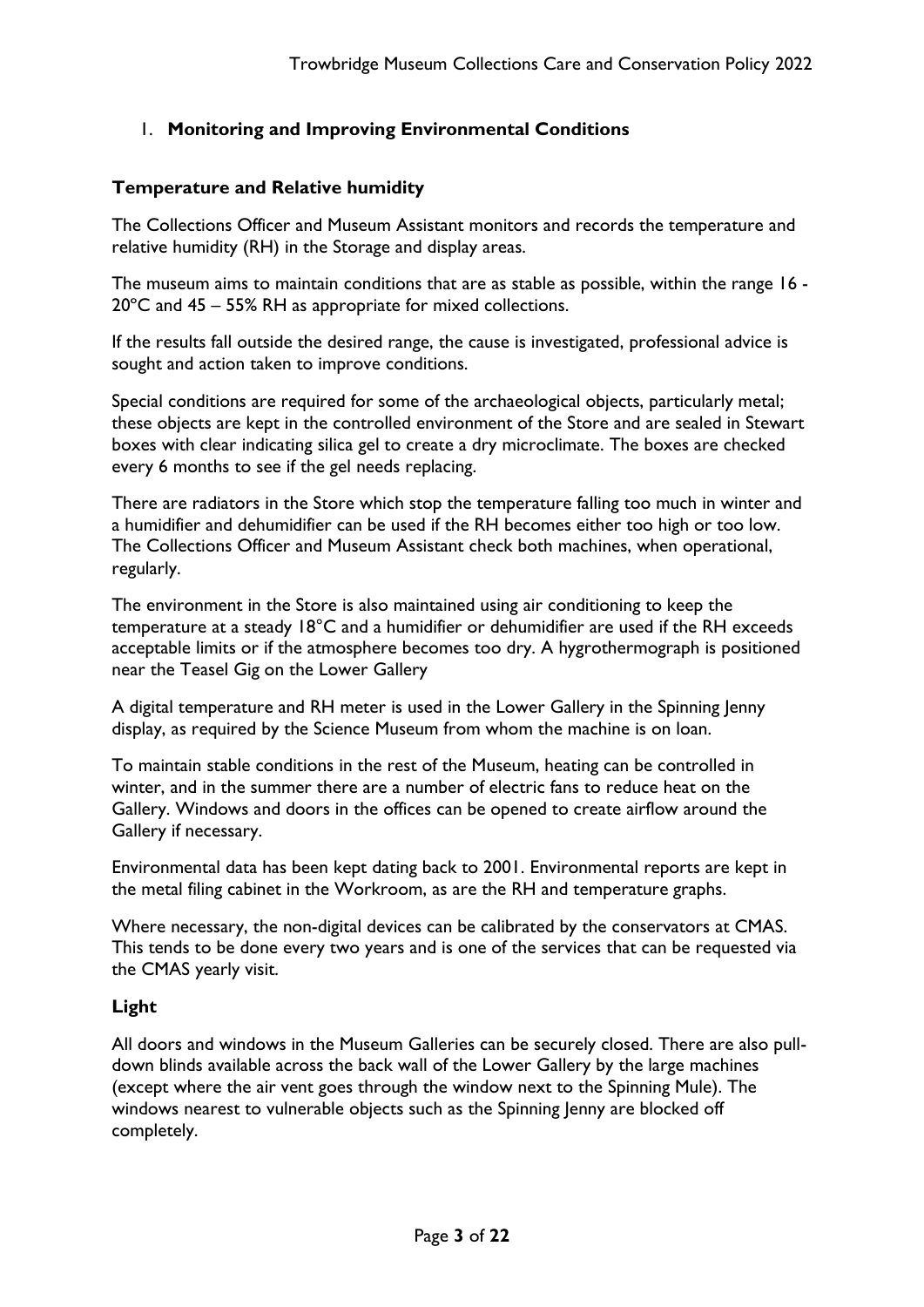Light levels on the Lower Gallery recorded by CMAS were found to be within acceptable limits.

Museum staff understand that it is important to change displays containing vulnerable materials, such as textiles and organics, to reduce the amount of time they are exposed to light. The gallery lights are kept switched off when the building is closed to the public. The most sensitive textile exhibit, the silk "Queen Caroline Flag" is kept in a special case with a screen that only lifts when a button is pressed and drops automatically on a timer. Storage areas are kept dark when not in use.

Lights in cases have all been replaced with LED lighting. Light sensitive material is not left on permanent display, and during temporary exhibitions, objects on display are protected using Secol sleeves, kept in cases with the lights switched off, or displayed on lower shelves, as far away from sources of light and heat as possible. If the exhibition is lengthy (although none exceeds 5 months), items are checked for signs of fading or dryness.

The museum aims to keep light exposure for very light sensitive material to below 150,000 lux hours per year and for less sensitive material to below 300,000 lux hours per year. The museum will remove items from display if light exposure is deemed to be too high.

#### **Dust**

Items are not left exposed to dust if possible. They are protected by being kept in boxes or display cases or covered with Tyvek or cotton sheets or acid-free tissue paper. If items need to be protected with a polythene sheet they are first covered with acid-free tissue paper. Covered objects and items in boxes should be clearly marked to identify the object inside.

Dust levels in the museum are managed by implementing the following:

#### A regular cleaning schedule

The Collections room is cleaned weekly. The main Store is cleaned an aisle at a time by the Museum Assistants on a rolling programme. The Store is regularly monitored and any buildups of dust are removed.

Most of the items on display are behind or under glass. A rolling programme for cleaning the machine areas and inside the exhibition cases has been instituted and carried out by the Collections Officer, Museum Assistants and a museum volunteer (see Appendix 2). This includes cleaning the machine areas at least once a year.

The gallery itself, including floors and exhibition cases, is cleaned 5 days a week and the offices once a week by the cleaners. The insides of exhibition cases in the Temporary Exhibition gallery are cleaned by staff each time displays are changed, as is the Friends case

# Reducing amount of airborne dust

Staff keep doors and windows closed whenever possible and close internal doors (there are no external doors as such, as the museum is encapsulated within the Shires Shopping Centre; the only exceptions are fire escape doors, which are only opened in an emergency). The museum's air ducting system is serviced yearly and has removable and cleanable air filters. The air conditioning in the offices and the Store is also serviced annually.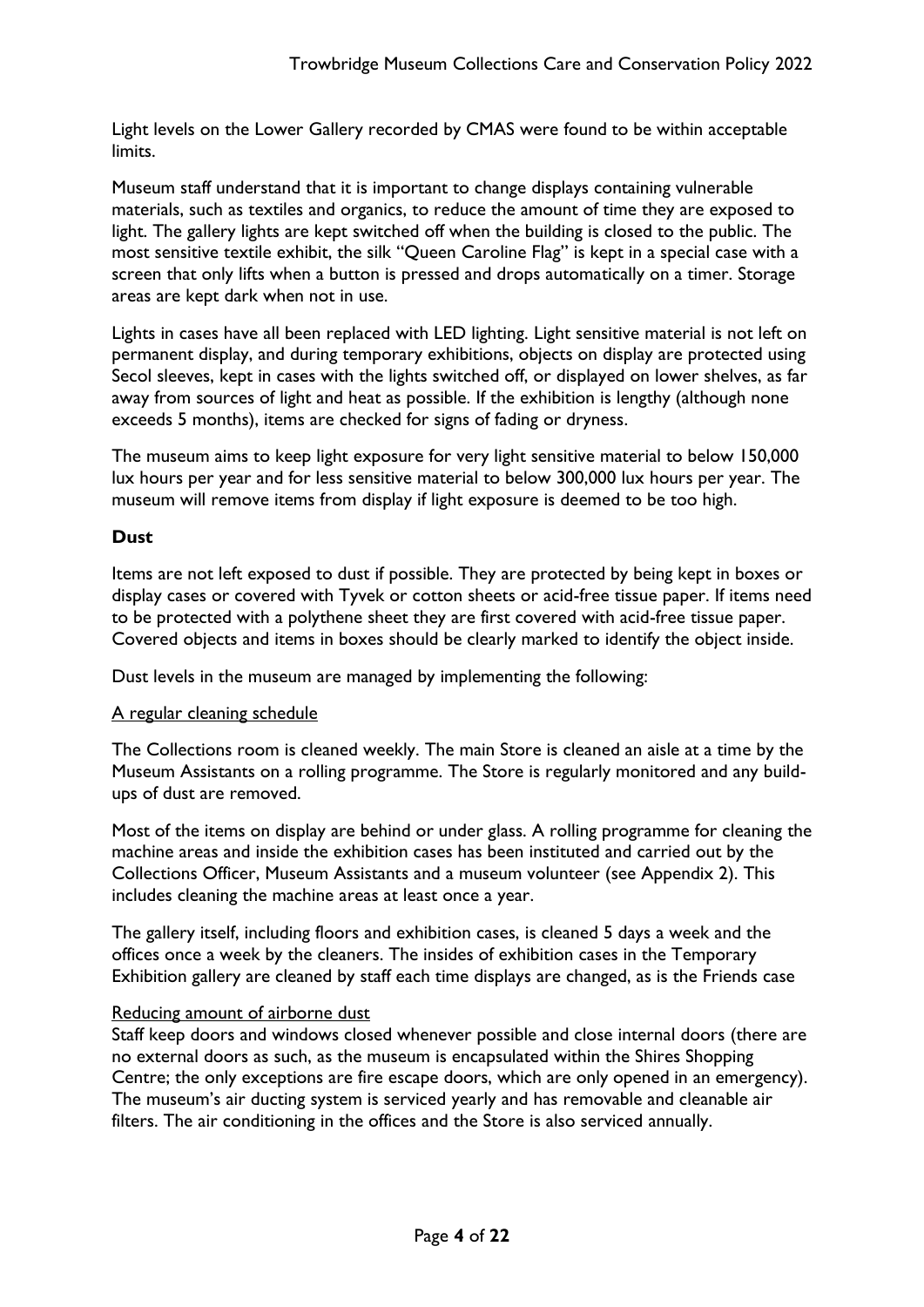#### Keeping the approach to the museum clean

The stairs leading up from the shopping centre into the museum are cleaned by the cleaners once a week and any drink spillages or food waste are cleaned up immediately by staff or by shopping centre staff on request.

#### Keeping objects on open display clean

Every effort is made to prevent the build-up of dust and dirt on the galleries. More delicate items such as the Spinning Jenny and the long case clock are dusted by the Collections Officer and Museum Assistant (see cleaning schedule, Appendix 8).

# **2. Managing The Threat From Pests**

#### **Ouarantine**

Any item coming into the museum (even returning items which have been on loan) will be kept separate from the collection until they have been fully examined by the Collections Officer.

Items which have to be stored in the museum awaiting examination will be kept away from the collection or isolated by placing them in a polythene box or wrapping them in a polythene sheet. They will be examined as quickly as possible. Items being quarantined are kept in the Isolation Room just off the Collections Room.

#### **Monitoring**

Sticky traps are placed by the Dobcross and the open fabric display on the Upper Gallery and by the Spinning Jenny and in the Store on the Lower Gallery. This is to monitor insect activity especially in corners and dark, quiet or hidden areas. Since much of the collection consists of woollen textiles, staff are particularly vigilant with regard to the presence of living moths.

The traps are checked monthly and a copy of the completed **Pest Record form** is given to the Museum Manager and Collections Officer. The traps are numbered on the record form with a clear description of their location. Each trap is examined by the Collections Officer or Museum Assistant in good light using a magnifying lens. An example of the record sheet is available in Appendix 3. Displays behind glass are examined monthly for insect incursion and on-going box checks should pick up any problems in the Store.

If pests are found which are potentially harmful to the collection or building, a conservator from CMAS will advise on the best course of action (pest treatment is available as required from the service).

#### **Prevention**

No food or drink is kept or consumed in any area where the collections are stored or openly displayed.

Good housekeeping keeps the museum clean, reducing the risk of infestation by pests. Every month the Museum Assistant checks the sticky traps. The open displays of cloth are also checked once a month and are beaten or shaken to discourage infestation. Windows and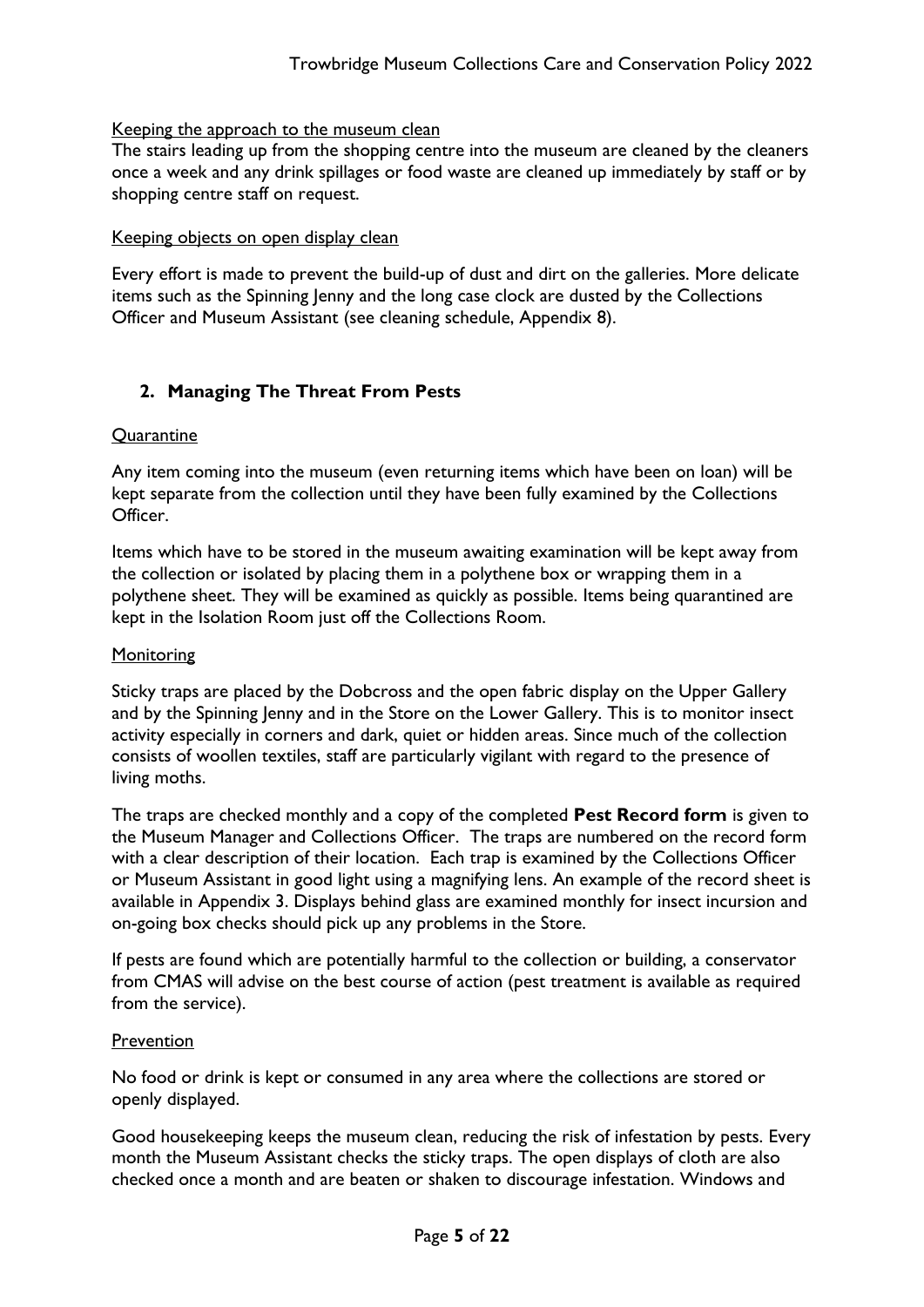doors are kept shut whenever possible and the door to the Store is also kept shut, whether or not there are staff working in there.

Gloves can be worn when handling objects to reduce the possibility of mould growth and pest attack but freshly washed and clean hands are acceptable. When handling metal objects gloves are always worn.

The Store is deep cleaned every year on a rolling programme. All boxes and items are removed from shelving, the shelving wiped clean with microfibre cloths and the tops of the boxes or uncovered objects dusted using a feather duster or the brush attachment on a hand-held mini vacuum cleaner. The floor of the Store is also hoovered.

Good ventilation is important for preventing mould and pest infestation, so to this end the museum has been using air conditioning in its Store for many years. Items are stored in a way to allow air movement around them and the boxes are on metal shelves in a system of roller racking, the edges of which are kept at least 75mm (3 inches) away from walls. The only items stacked against external walls are large and robust, and are protected by Tyvek sheeting.

Any mouldy or pest infested packing material is securely bagged and disposed of promptly. Objects which may contain active pests are either sealed in airtight boxes or bags and wooden items are placed on top of black card so any frass from active woodworm can be easily detected.

# **3. Housekeeping**

Polishes, cleaning agents or sprays are used on the Gallery only when absolutely necessary, and then under the guidance of a member of staff.

Microfibre cloths (dry or dampened with clean water), mops and a vacuum cleaner are used for cleaning the Gallery.

Housekeeping does not include cleaning objects on open display.

Storage areas:

- a. The floor in the Store is deep-cleaned as part of the rolling programme for cleaning (see Appendix 8) .
- b. Shelves and ledges are wiped down with microfibre cloths by the Collections Team.
- c. No rubbish bins are kept in the Store. The one in the Collections room is emptied once a week.

Essentially the Store at Trowbridge Museum is a sealed unit, only used for the retrieval or placement of objects. When not in use, the lights are switched off and the door shut. No staff members spend more than 10 minutes in there at any one time, and the windows are never opened.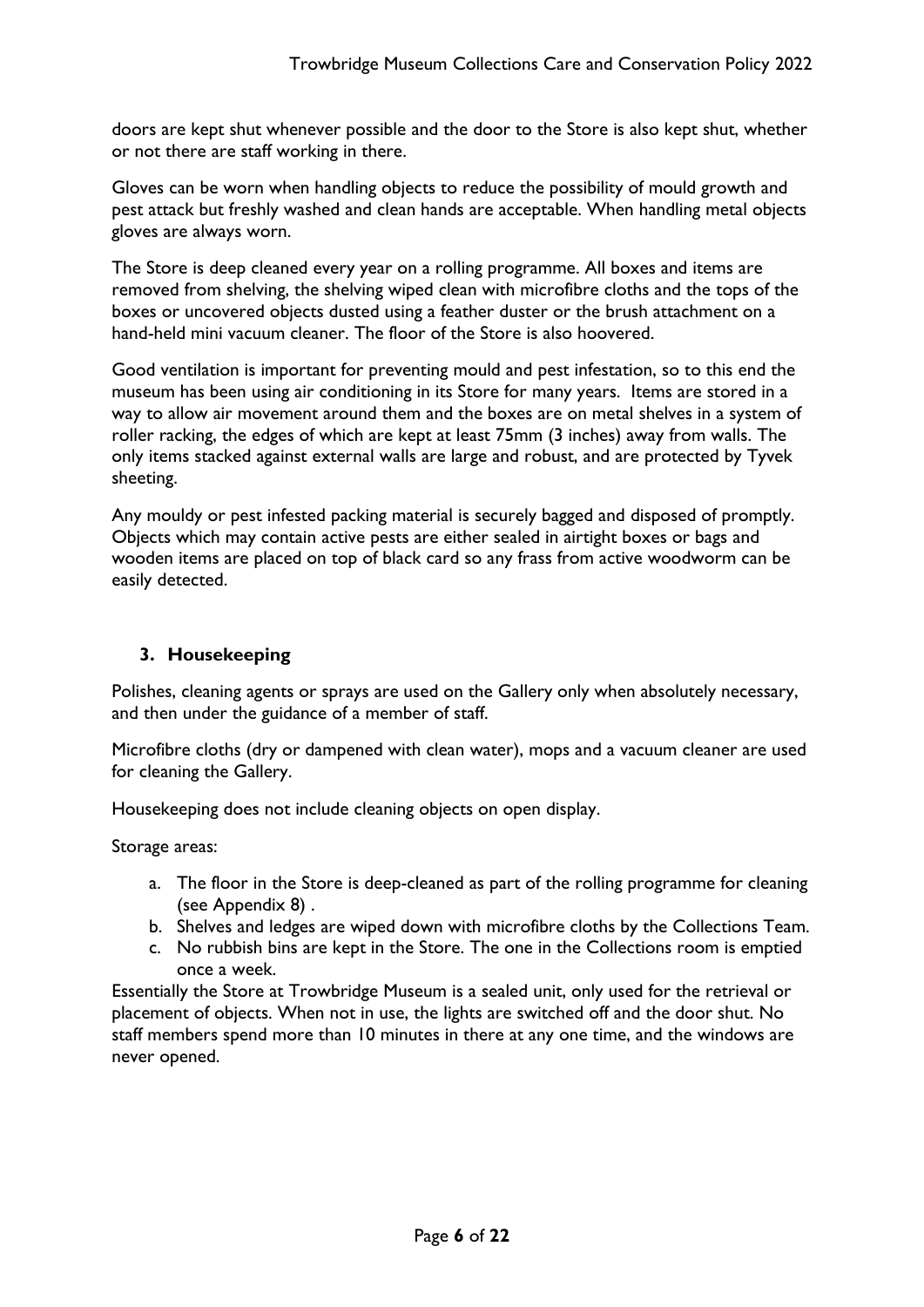Display areas:

- d. Floors are cleaned by the cleaners 5 days a week.
- e. Cases are wiped with microfibre cloths by the cleaners weekly
- f. Shelves are wiped down with microfibre cloths by the Collections Officer and Museum Assistant as part of the rolling programme for cleaning (see Appendix 8)
- g. The rubbish bin behind the Shop counter is emptied weekly by the cleaners and the bins in the picnic area are emptied by the Museum Assistants daily.
- h. The areas are deep-cleaned by the Collections Officer and Museum Assistant as part of the rolling programme for cleaning (see Appendix 8)

Offices and work areas:

- i. Floors are cleaned by the cleaners; the Gallery floor is vacuumed 5 days a week and the offices once a week on a rolling programme.
- j. Rubbish bins are emptied weekly by the cleaners
- k. Dusting is done by the Assistant Curator whenever needed.

# **4. Conservation Cleaning of objects on open display (or in open storage)**

Wherever possible, items are displayed in secure, suitable cases and stored in appropriate boxes. Where this is not possible, items on open display or in storage are carefully monitored and recorded and appropriate action taken when damage or dirt is observed.

Delicate items including the fire engine, the Spinning Jenny and the clocks are cleaned by the Collections Officer or Museum Assistant under advice from a conservator.

- Objects in open displays such as the haberdashery, Stumpy, Teasel, and the open fabric display are cleaned using the brush vacuum method:
	- o the object is carefully examined to make sure that it is safe to clean
	- o a soft pony-hair brush with its metal ferrule protected with masking tape is used to remove loose dust
	- $\circ$  a hand-held vacuum cleaner with a piece of muslin held in place over the nozzle with a rubber band is used to suck up the loosened dust
	- o care is taken not to touch the object with the vacuum cleaner hose or other apparatus
	- o the object should then be checked after cleaning and any changes note.

# **5. Documentation of the condition of the collection and of any object conservation**

The museum retains records of any work carried out on objects by external conservators. Records are stored together in a folder in the fireproof cabinet in the Collections Room and the basic information is appended to the item's catalogue entry according to the procedures set out in the museum's Documentation Procedures Manual.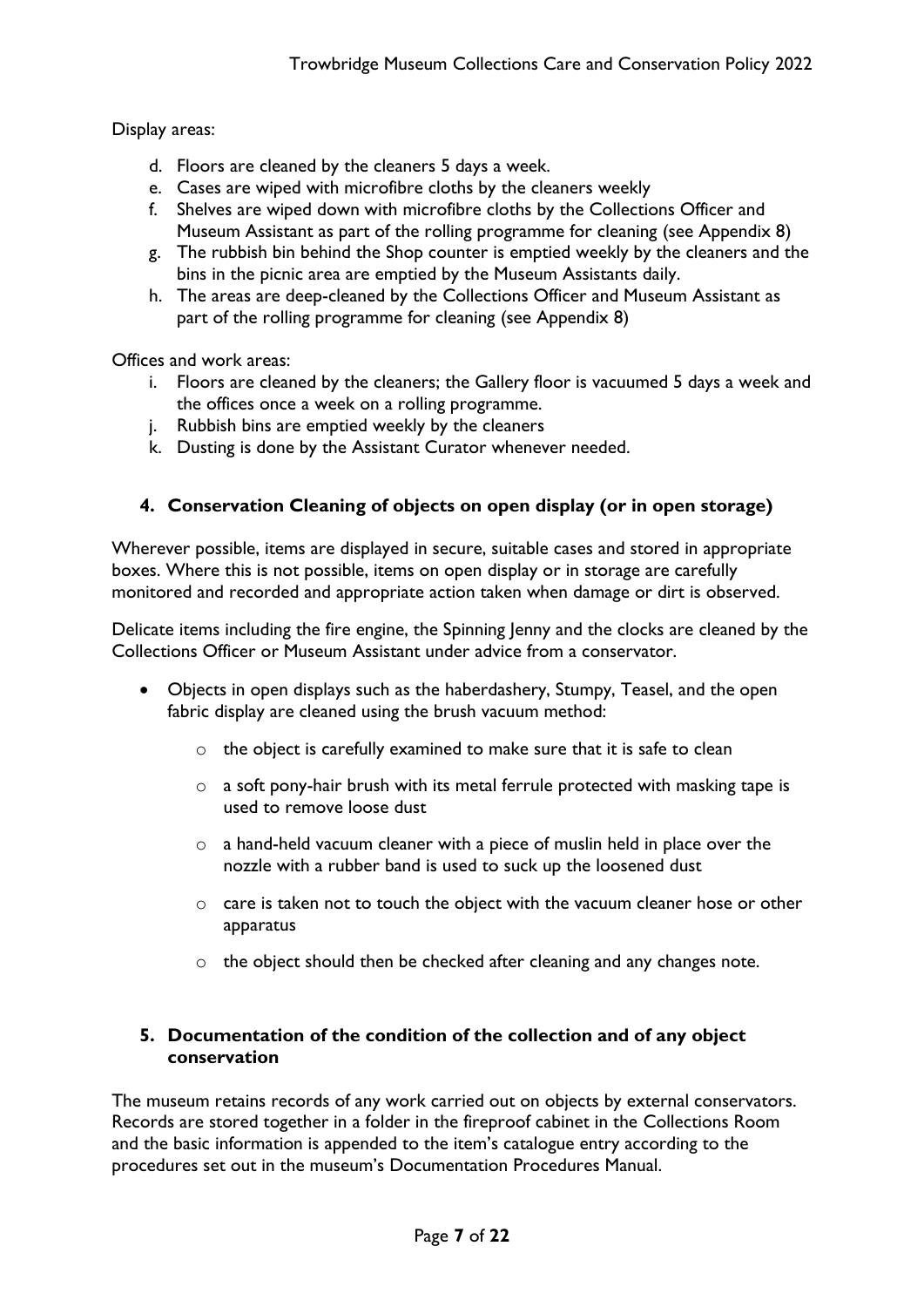Every object borrowed from the collection has its condition checked and recorded when it leaves and returns to the museum. A copy of the Trowbridge Museum Loan Form is available as Appendix 1.

The condition of the collection is checked by the Collections Officer as part of the continuous box check on the MODES database. A folder detailing all objects considered to be in poor condition or fragile is updated every year and any changes in the condition of any object are relayed to the Collections Officer and Exhibitions Officer and Museum Manager for action in line with the museum's Forward Plan.

# **6. Storage Materials and Methods**

The museum is mindful that all items should be protected in inert packaging materials in a way which protects them from chemical or physical damage.

The museum aims to pack items individually where appropriate. Acid free boxes, Stewart boxes and crystal boxes are used for external packing. Protective materials include Secol sleeves of appropriate size for flat objects (usually paper, photographs and prints), archival quality sealable bags and acid free tissue paper and foam. Hanging Secol sleeves are used for smaller photographs, which are kept in a metal filing cabinet. Please see Forward Plan for details of conservation budget each year for packing materials.

- Items which are too large to be boxed are covered with acid-free tissue or Tyvek fabric.
- A few large, robust items are stored on the floor in the Store (OP shelves) as well as on the L and M shelves.
- Banners should be rolled if possible, and interleaved with acid free tissue. Clothing items should either be suspended from padded hangers on the rack in the Store or padded with acid free tissue paper and stored in appropriate costume boxes. Long playing records should be stored in the large blue cube boxes, on their edges, as should bonnets or hats that would otherwise be at risk of being crushed. Large prints, photographs and artwork should be stored flat in Secol sleeves or interleaved with acid free tissue paper and stored in the Plan Chest designated **P.** Care should be taken not to allow these shelves to become overfull or too heavy.
- Large paintings and framed items are stored on the N shelves interleaved with board.

# **7. Display Materials and Methods**

The museum uses only securely lockable display cases.

New cases are chosen in accordance with the *Signposts Factsheet No 2 Materials for Storage and Display* and the *Guidance Note Choosing New Display Cases* produced by Wiltshire County Council (now CMAS)*.*

Mounts are made with materials as advised in *Signpost Factsheet No 2*. These are constructed to provide support for the object and protect it from physical damage during display and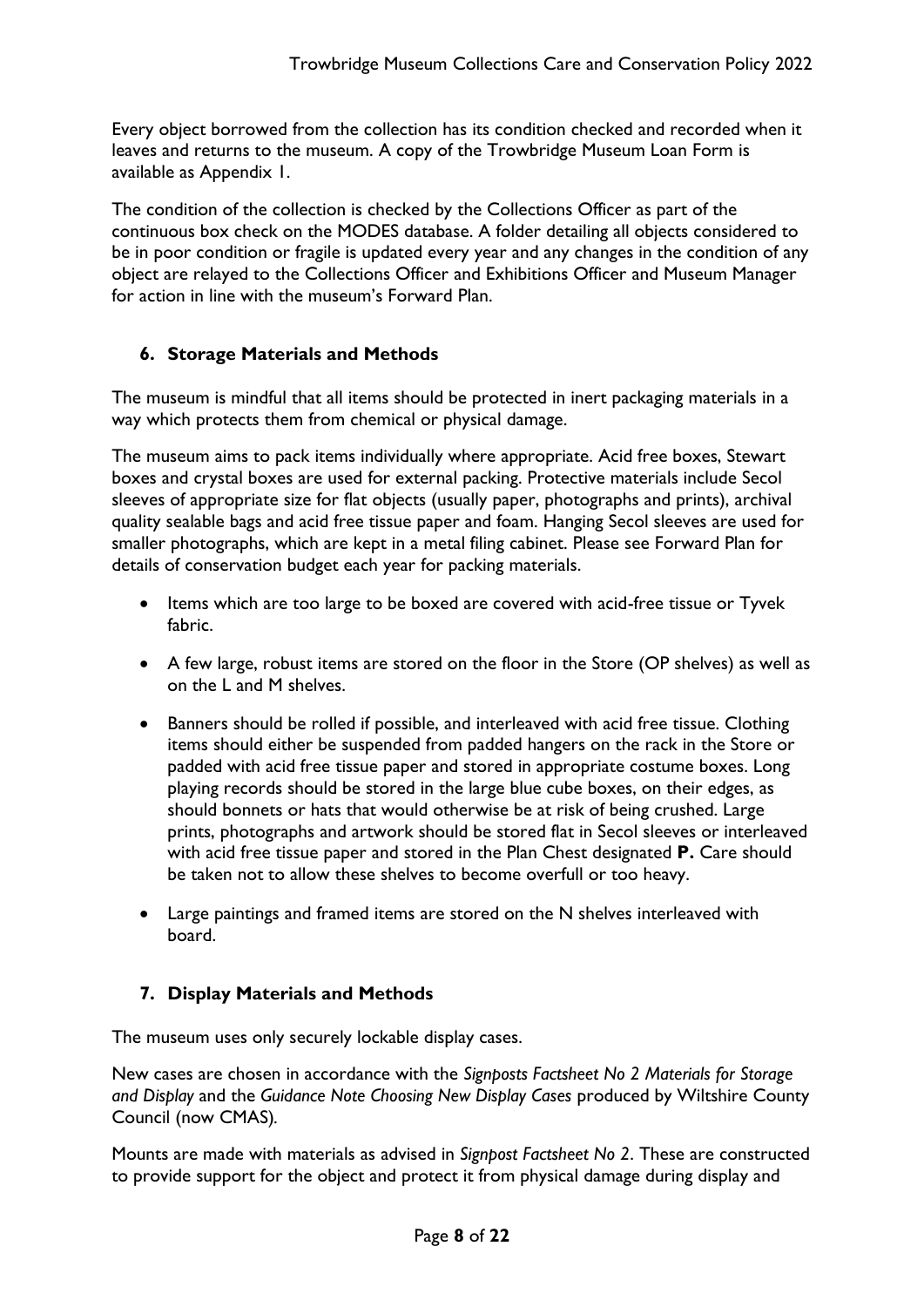handling. Smaller objects are supported either on museum quality Perspex mounts from Dauphin or on acid free board or Plastazote and where pins are used, these have been sheathed in catheter tubing.

Some items, such as the samplers conserved in 2014, have been mounted onto acid free board or framed so they can be more easily displayed. All mountings used in the museum can be removed without damaging the object.

Items on open display are checked by the Collections Officer three times a week and any changes to their condition is recorded in a note on MODES. Items on open display are secured using the least damaging method possible.

# **8. Handling Materials and Methods**

Direct handling of Museum objects should be avoided where possible.

It is advisable to remove any jewellery which could come into contact with the object's surface. Also remove watches (unless these are covered by the gloves).

It is understood that sometimes gloves cannot be worn because they reduce the sensitivity of the handler's fingers and may therefore lead to accidental damage. However, with metal items in particular, gloves should always be worn.

When handling items, they should never be held far above a flat surface (i.e. hold them over a table, not over the floor) in case they are dropped. A layer of Jiffy foam on the table can also protect against damage.

Do not hold any item by an appendage (e.g. the handle of a cup); preferably cradle the item from the bottom in both hands when moving it. Hold items firmly but carefully, to reduce the risk of damage.

With larger items, it is advisable to have more than one person involved in moving them. This may also be the case with fragile items like historic dresses. When dealing with costume, it is sensible to create a tissue paper support for it to go underneath so that when it is lifted out of its box, it does not need to be touched directly.

There are transparent drawers stacked under the sink in the Collections Room which can be used to temporarily house objects while they are being recorded.

If in doubt about how to handle any item, refer to the Collections Officer for advice.

# **9. Transport Methods**

Any items which need to be removed temporarily from the museum are condition checked, recorded and packed in suitably padded containers made from archival quality materials.

Any item taken out of the Store is brought out in its box and kept with it if possible. Items going on display are either decanted into clear plastic drawer trays with padding between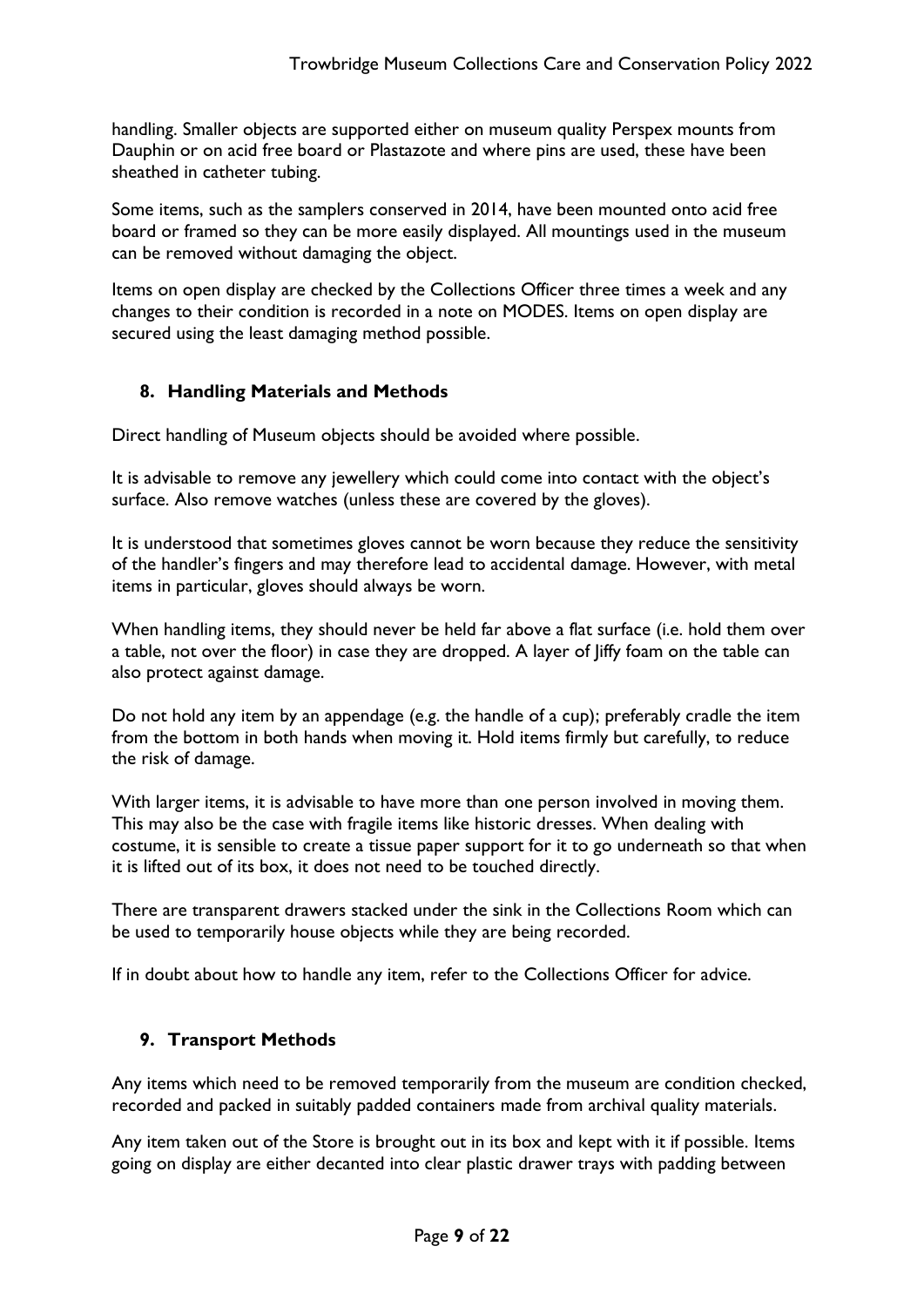them if needed or carried to the point of display in their boxes. Staff are advised not to carry more than one box or tray at a time. They also need to check their route is clear and to prop open any swing doors on the way or seek assistance.

Items to be displayed should not be left on the Gallery unattended. Staff are advised not to locate any boxes or trays behind them when they are working on cases. If there are a large number of boxes or trays which need to be transported to the Temporary Exhibition Gallery, they should be placed on the wheeled trolley from the Store. Again, the trolley should not be piled high, nor should any boxes or trays stick out to either side of the trolley for fear they might be knocked.

Items should always travel with sufficient documentation.

Items leaving the museum must never be left unattended in vehicles.

Changes of location longer than part of a day are recorded on MODES, according to the procedures set out in the museum's Documentation Procedure Manual.

# **10. Loans out**

All requests for loans from the collection will be assessed individually before a decision is reached. The museum will only lend items to organisations other than Accredited museums under exceptional circumstances. The condition of the items, the location, environment and security of the venue, transport and personnel involved will all be reviewed.

Where it is deemed necessary, the borrowing organisation will be asked to fill out a Facilities Report using the template available from the *UK Registrars Group.*

For particularly valuable items, additional information regarding display cases and security may be requested using the supplementary templates available from the *UK Registrars Group.*

Security, environmental, handling and conservation conditions are stipulated by the museum and agreed with the borrower as part of the loan agreement and recorded on the Trowbridge Museum Loan Form (Appendix 1).

If the condition of the item to be loaned will be recorded on the above form, and if deemed helpful, photographs showing every angle and with existing damage clearly marked will be appended. A copy of the form will accompany the object when it leaves the building.

Every item is checked against the original condition report when it is returned to the museum. The loan and the outcome of the check is recorded on the item's catalogue entry in MODES according to the museum's Documentation Procedure Manual.

# **11. Loans in**

The museum treats all incoming loans according to the requirements set out in the loan agreement between it and the lending authority or individual.

The museum will notify the lender if there is any change in its circumstances which mean that it can no longer meet the requirements set out in this agreement.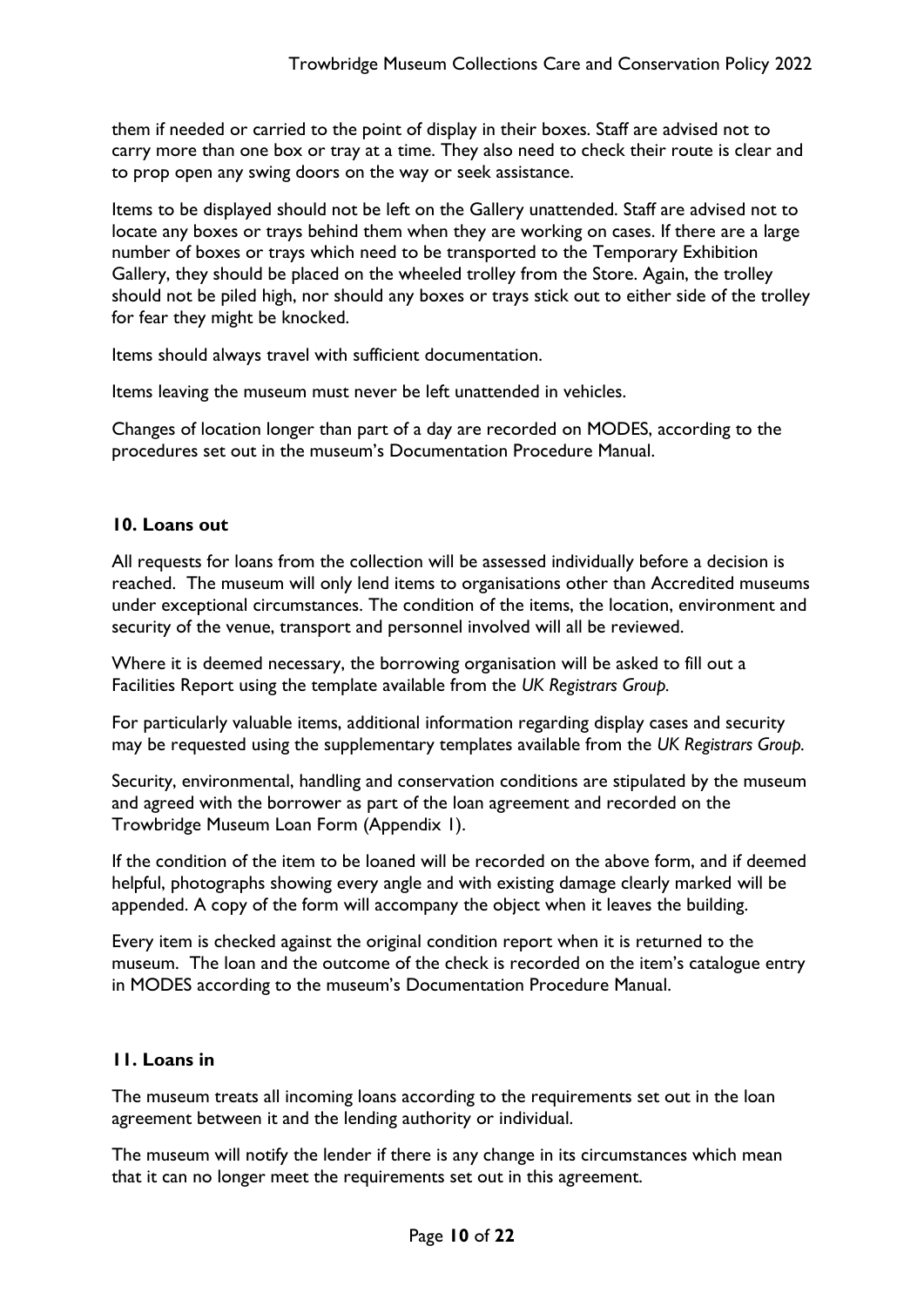If the lending body does not supply a Condition Check Form for each object, the museum will use its own Condition Check Forms as at Appendix 2.

Temporary loans from individuals are recorded on the museum's deposit forms; the lender must keep the yellow copy of the form and bring it with them for countersigning when their item is returned to them. The lender must countersign the museum's white copy of the Deposit Form, which will then be transferred from the black Deposit Book to the appropriate red folder in the metal cupboard in the Collections Room.

All Museum loans were reviewed in 2021 and are due for updating in 2024 (most loan agreements have a 10 year lifespan). The exception to this is the Spinning Jenny on loan from the Science Museum, which needs to be reviewed and renewed every 3 years and is next due for review in 2022.

# **12. Workforce Training**

It is the Museum's policy that only people who have received appropriate training should handle items from the collections. This training is generally given by the Collections Officer and anyone handling the Museum's objects is under constant supervision by the Collections Team. Museum staff are able to take advantage of free training days related to collections matters run by the South West Federation of Museums and Galleries and CMAS. Volunteers can shadow the Collections Officer doing tasks such as pest monitoring and when they need to view objects, this is always done under trained supervision, keeping the actual handling of objects to a minimum.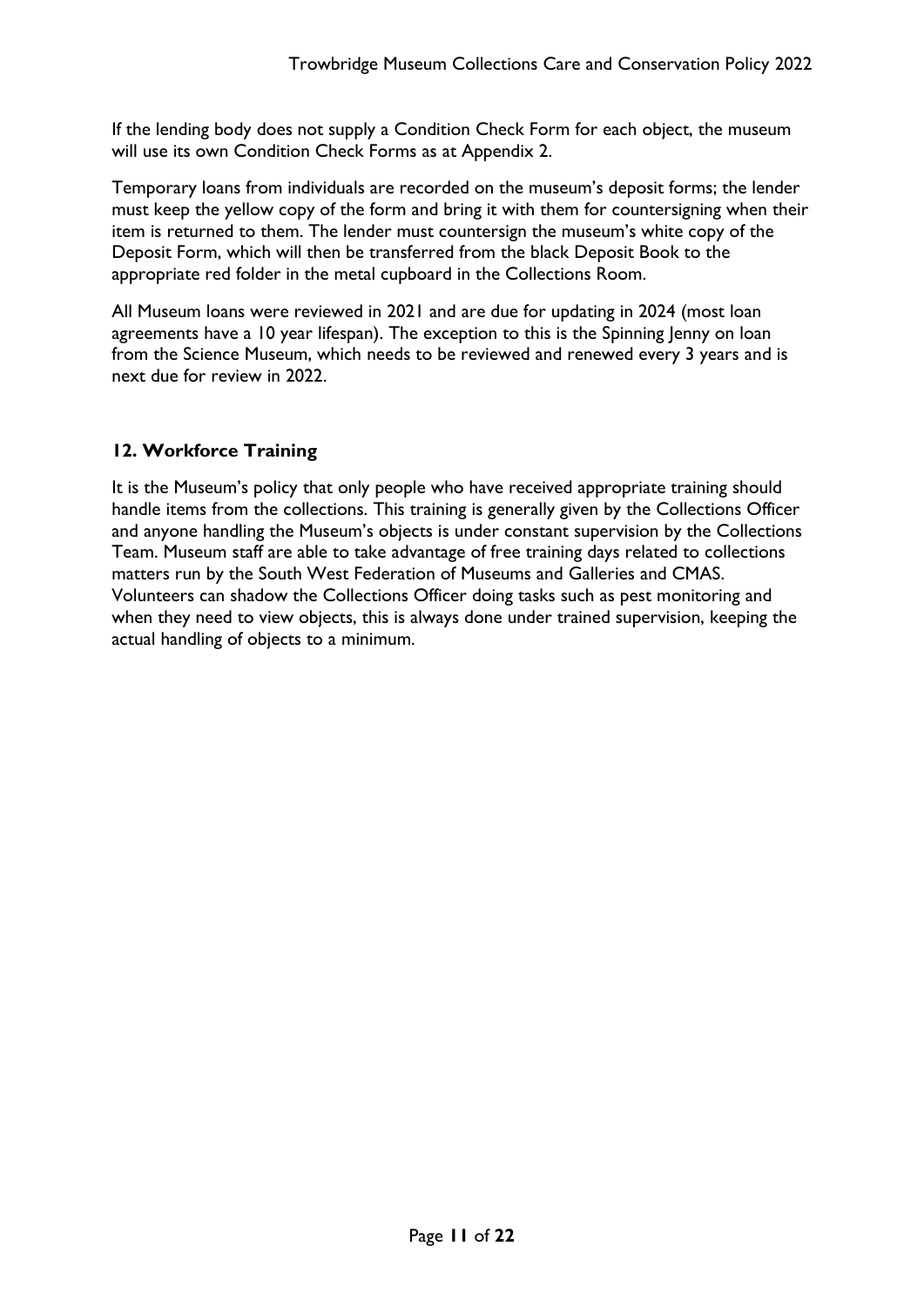#### **Trowbridge Museum Loan Form**

Borrower's name

Borrower's address

Telephone

Fax

Email

Address for collection and return of object (if different from above)

Exhibition title and dates

Lender's Name

Lender's address

Telephone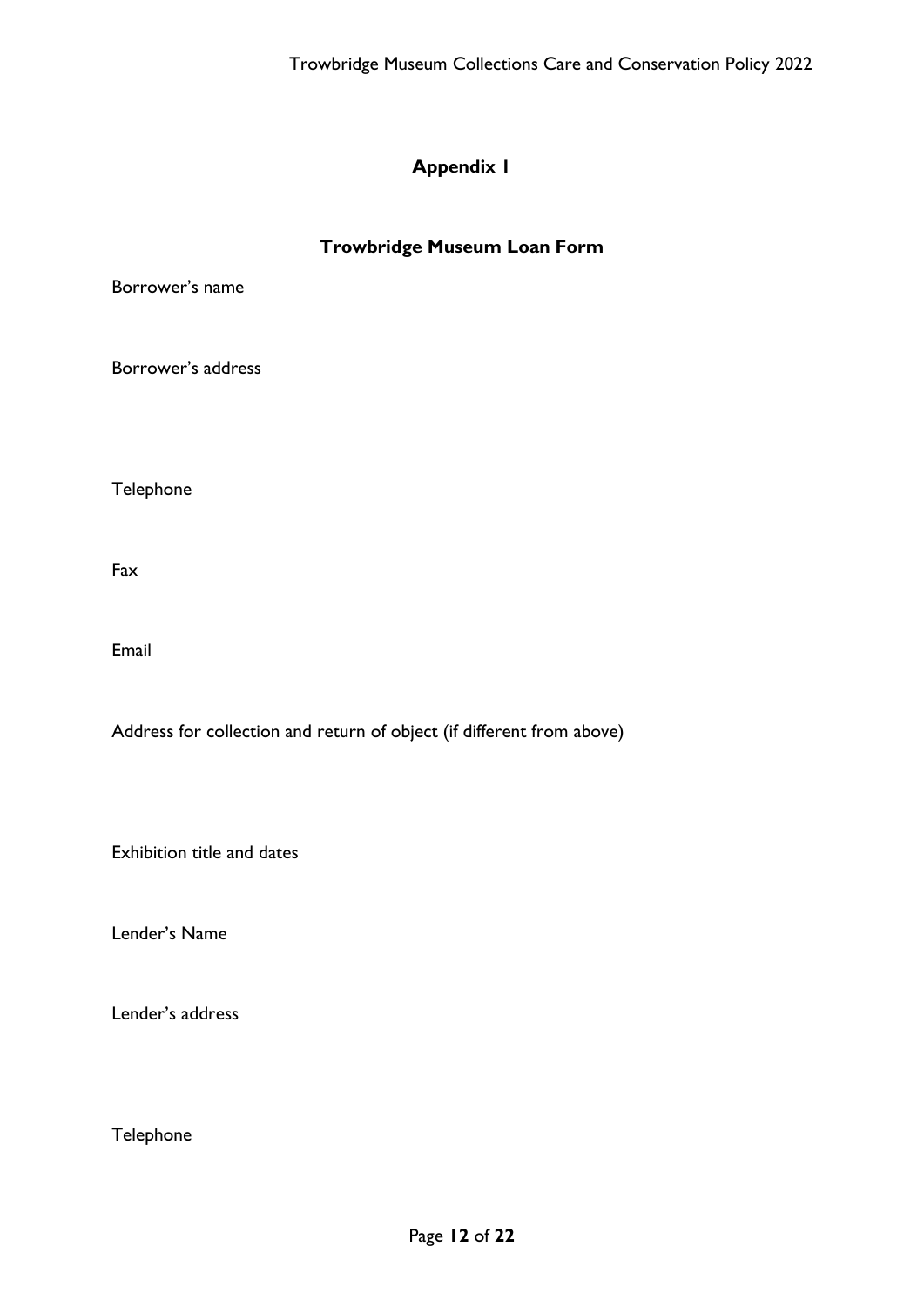Fax

Email

Address for collection and return (if different form above)

Loan Object

Name of maker (if known)

Title of object

Date of object

Inventory Number

Full description

**Condition** 

**Dimensions** 

Is the object framed/cased?

Is the object glazed, under Perspex or under glass?

Does the object have any support or base?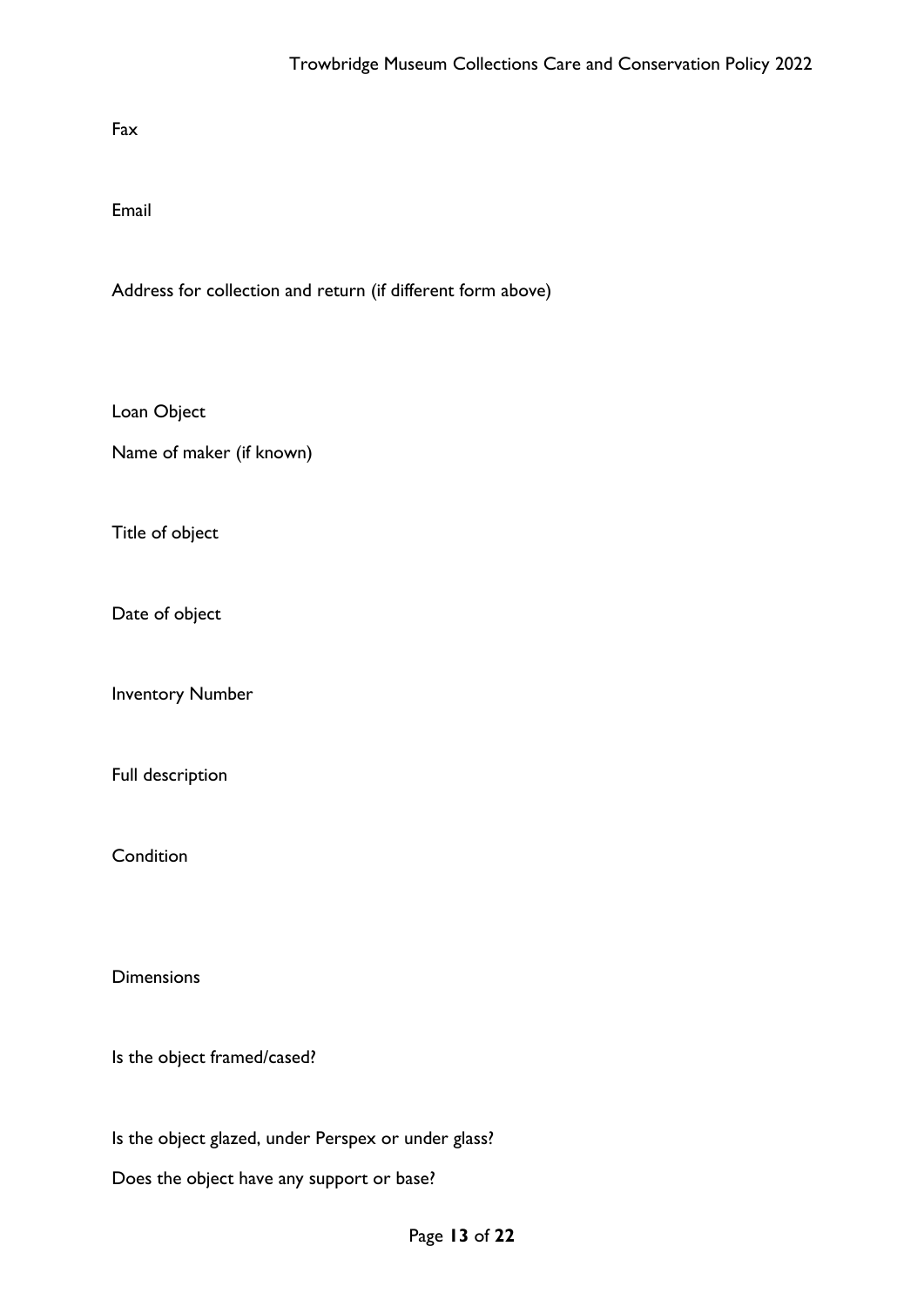Does the work have a travel/storage crate?

Does the work have a backing board?

Other information (any special transport, handling, display, installation, audio visual requirements?)

**Display** 

**Transportation** 

Installation

PLEASE NOTE:

Credit Line- please indicate lender's name along with any credit or copyright line for exhibition label, catalogue and other publications

Insurance- Value of object (this should be a fair estimate of the value that the object might reach if sold on the open market at the time of the loan)

Source/basis of valuation

Objects will be insured by borrower:

Name of broker

Premium (if known)

Provenance- I declare that as Lender (…………………………………) I am the legal owner or authorized agent of the legal owner, having full Authority to make this loan, that the above information is correct and that I have read and accept the conditions of the Agreement.

………………………………………………………………………………………………… ……

Please supply details of provenance and previous owners

Image availability/Copyright information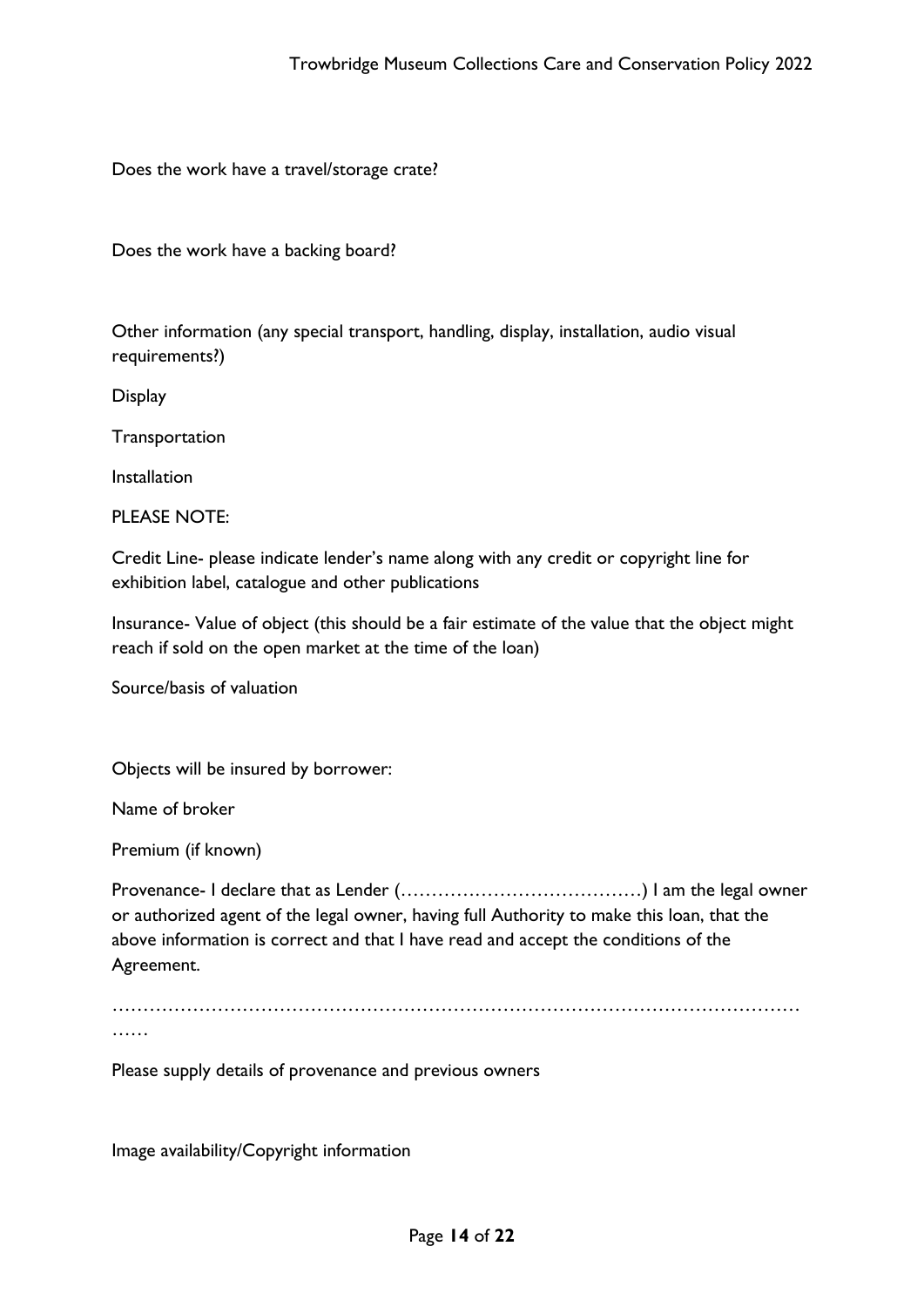Image availability- is the Lender the copyright owner or authorized agent of the copyright owner of the work?

If not, do you know the owner of the copyright? Please give contact details.

Photography, copyright permission and Reproduction Rights

Unless permission is refused below, it is understood that the signing of this loan agreement indicates that the Lender has no objection to the photographing and/or reproduction of the above object in any media for catalogue, website, educational, publicity, marketing and commercial purposes. Where the Lender is not the copyright owner, their agent or representative will seek to secure separate permission from the copyright holder when necessary. All photography and filming will be supervised by a member of the………………………………………………staff.

Press- Does the Lender agree to the photography and/or filming of this object whilst on loan for Press purposes?

| object in marketing materials? |  |
|--------------------------------|--|

Educational use- Does the Lender agree to the photography and/or filming of this

object whilst on loan for educational purposes?

Catalogue- Does the Lender agree to the reproduction of this object in a catalogue?

Merchandise- Does the Lender agree to the reproduction of this object as an exhibition sale item (e.g. postcard, stationery?)

**I agree to lend the above object (s) on the conditions stated above and in the Schedule to the Agreement (attached).**

**Signature……………………………………………………………………………………**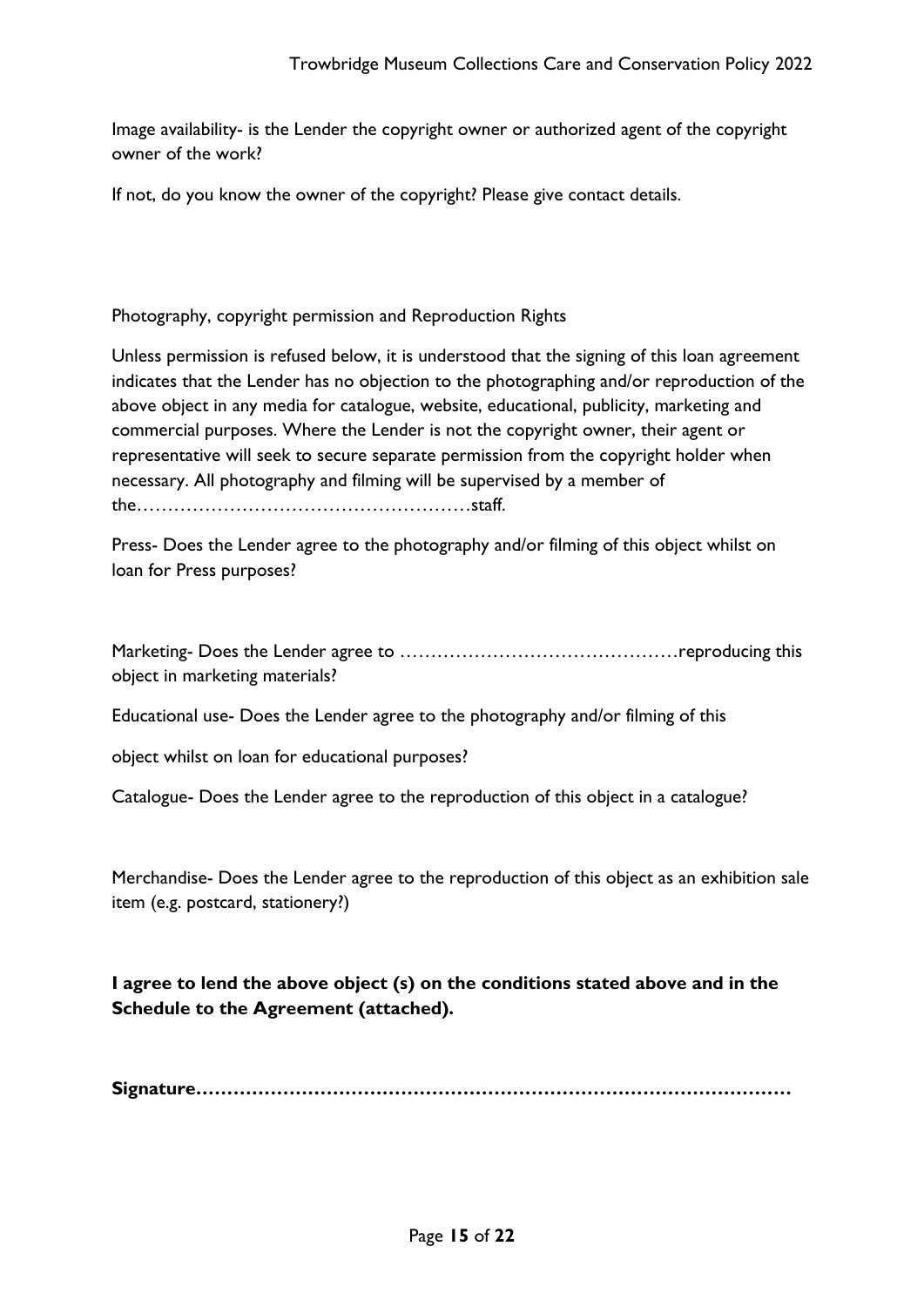| <b>Print</b>                                      |
|---------------------------------------------------|
|                                                   |
|                                                   |
| I accept the above object(s) on loan on behalf of |
|                                                   |
| <b>Print</b>                                      |
|                                                   |
|                                                   |

# **Please complete, sign and return form to**

Nikki Ritson, Collections and Exhibitions Officer, Trowbridge Museum, The Shires, Court Street, Trowbridge, WILTSHIRE BA14 8AT

This form will be then be countersigned and a copy returned to you for your records.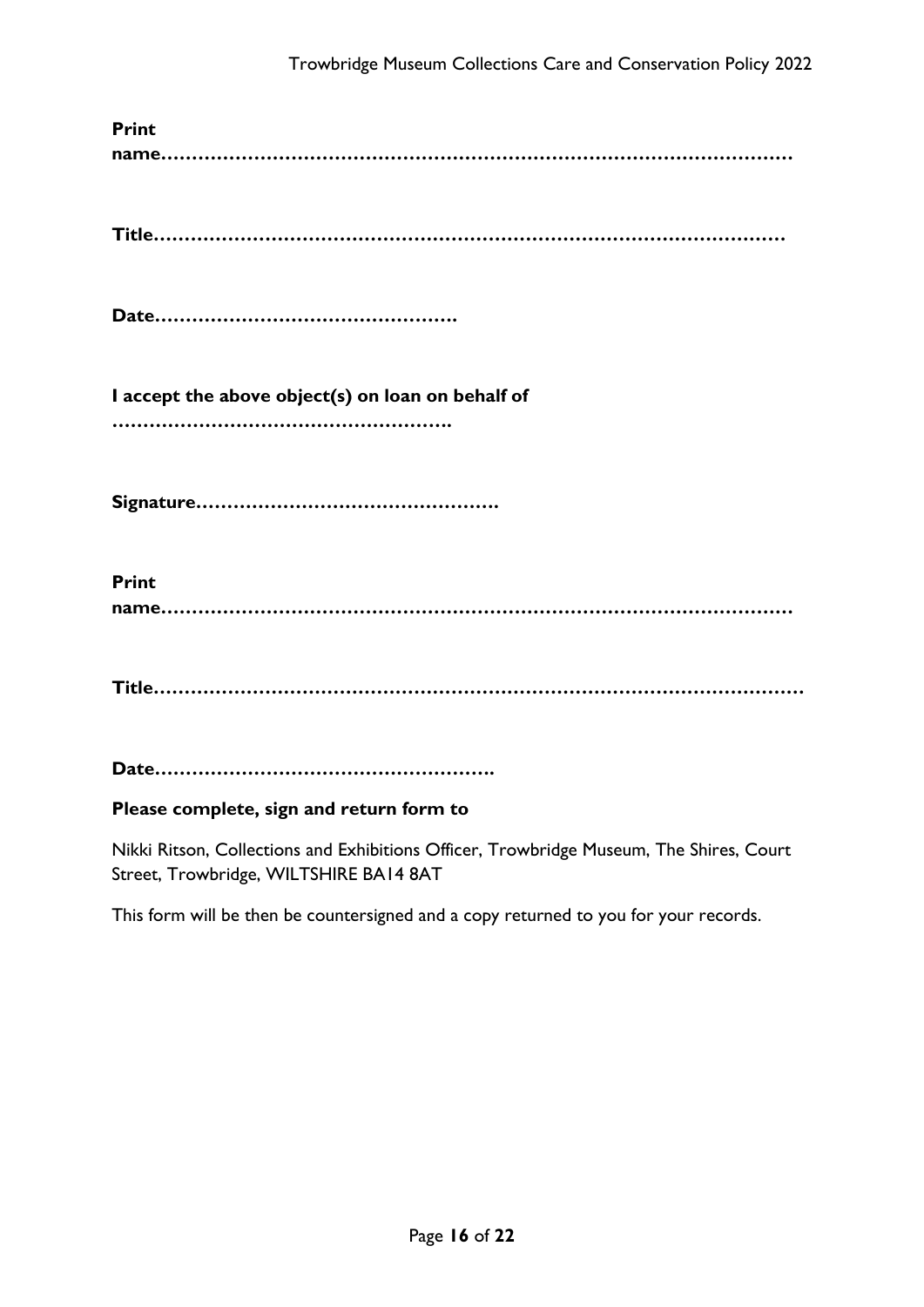# **Condition check forms**

# **CONDITION CHECK - CONTROL SHEET**

**Gallery Area** 

Object names:

Accession, Nos.

Dates To Be Checked (month/year)

Objects in the above area should be checked and the date crossed out when the form is completed. "Dates To Be Checked" should be taken from the "Future Monitoring" section of Condition Check form.

All other objects should be briefly checked and a Condition Check form completed if condition causes concern. Add object details to above list.

# **CONDITION CHECK FORM**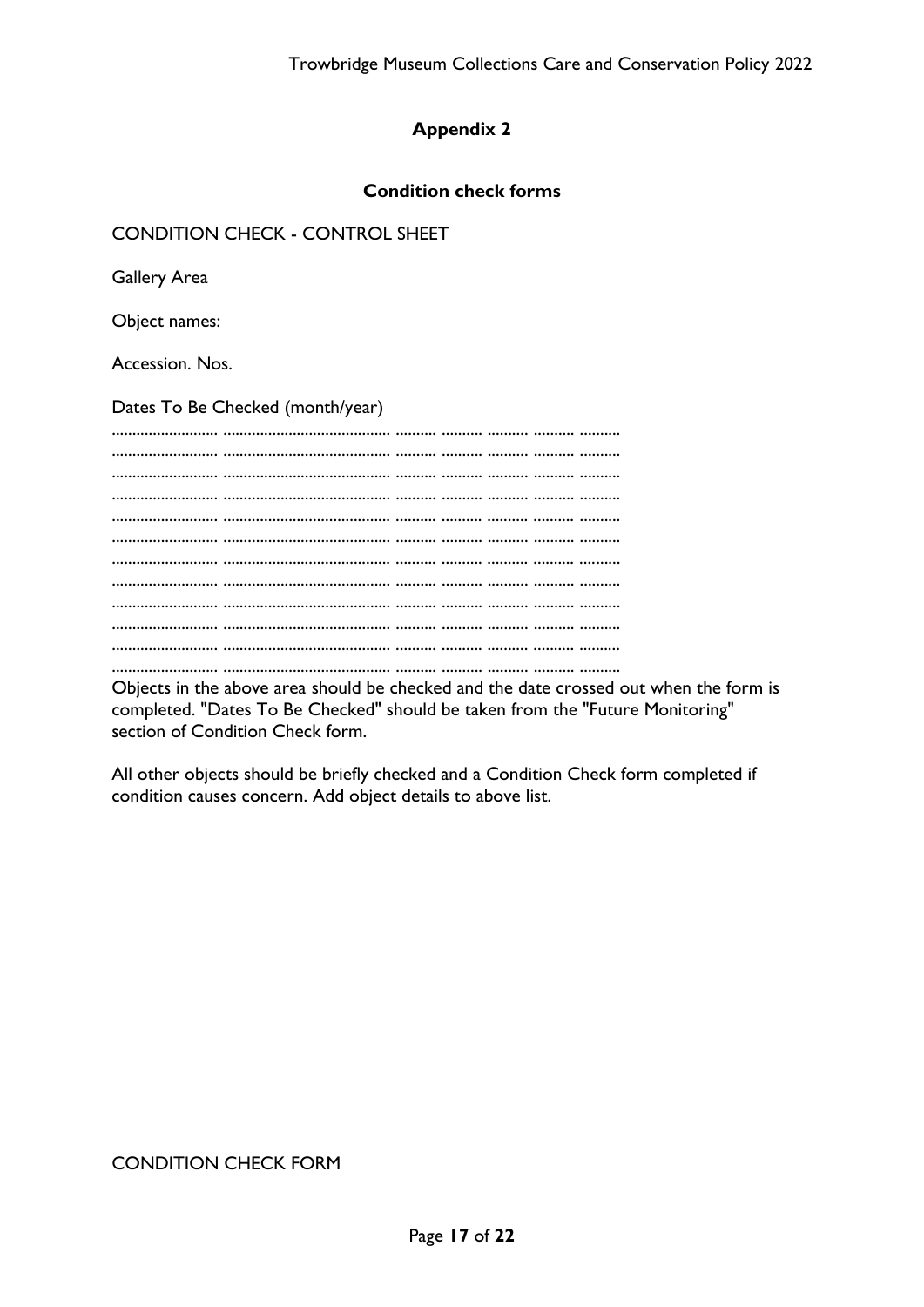Actioned By :

…………………………………………………….

Date :

Object Name and Data : General

Accession Number.......................................................

Description

Location

Storage/Display Conditions

Object Data : Condition Code (see below)

Detail (Vis. Appearance)

(Stability)

(Damage)

(Other)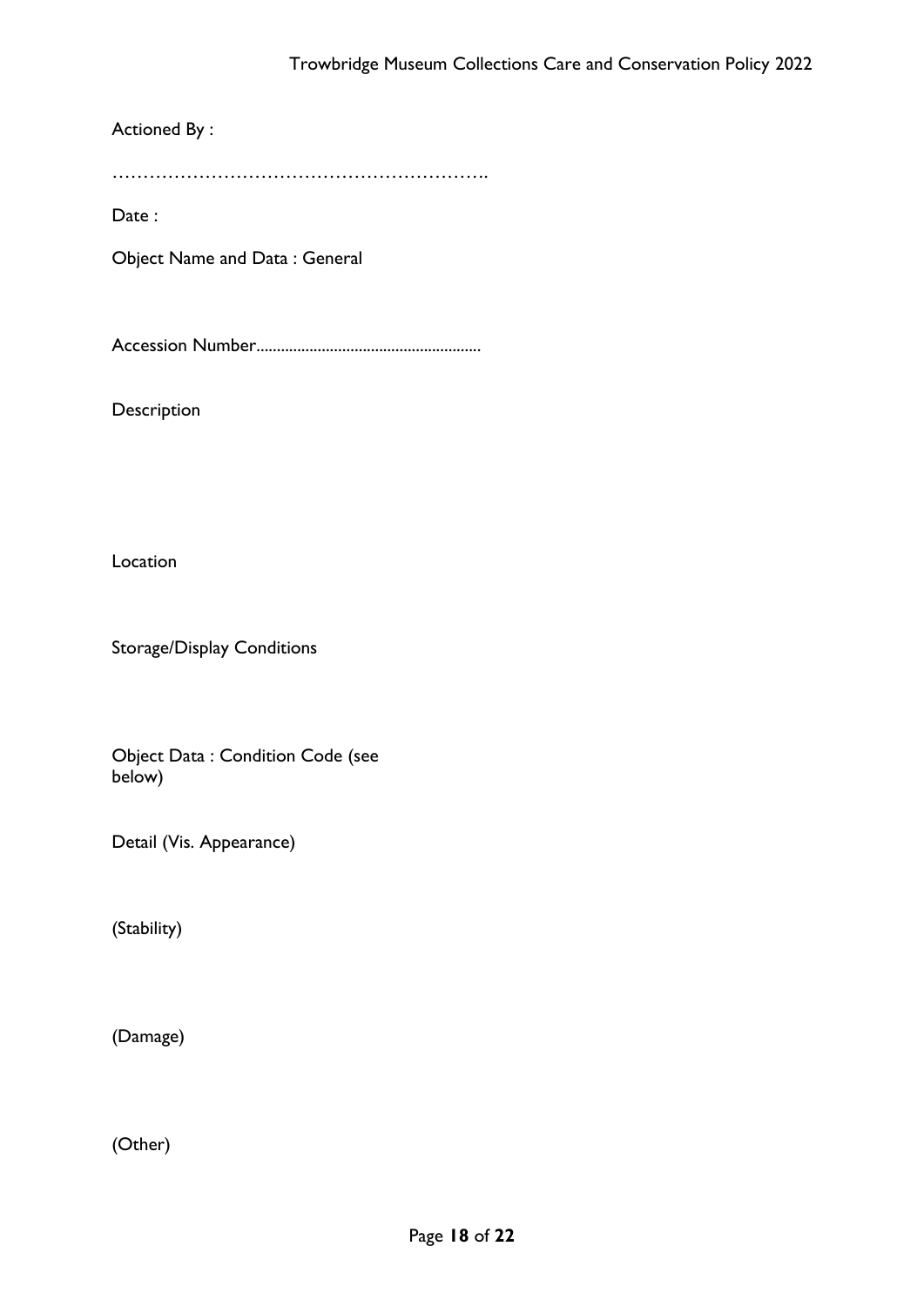Photograph Ref. No.

Recommendations-

Work Required

Usability/Handling

Storage/Display Requirements

Future Monitoring (& add to control sheet)

# **Condition Codes :**

**Good**. The Object is in good conservation condition and/or is stable.

**Fair**. Fair condition, disfigured or damaged but stable; needs no immediate action.

**Poor.** Poor condition and/or unstable; action desirable; use should be limited.

**Unacceptable.** Completely unacceptable condition and/or severely weakened and/or highly unstable and/or actively deteriorating and/or affecting other objects; immediate action should be taken.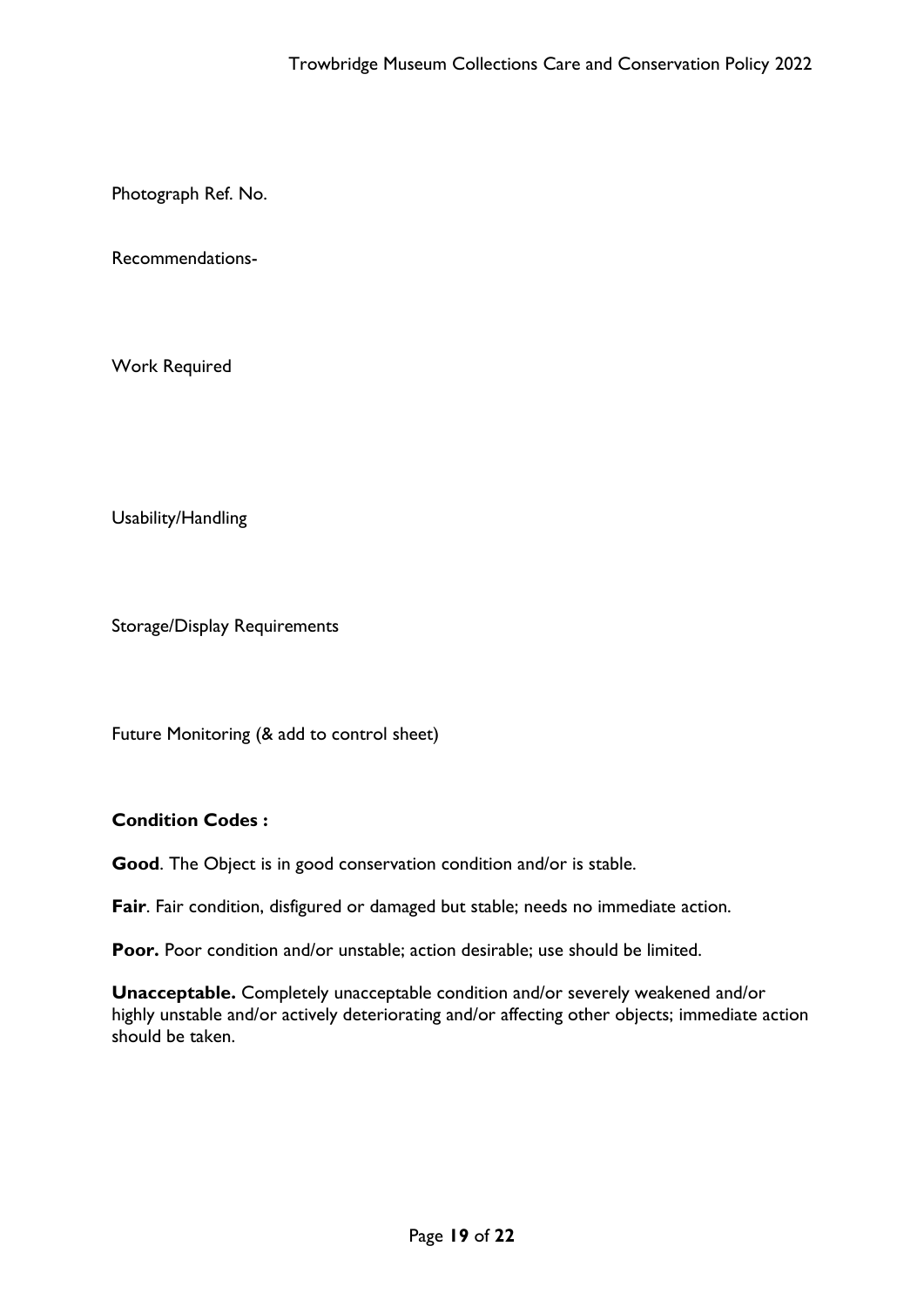# **Insect traps throughout the museum**

| <b>Number</b> | Date Checked Location  |                                                                     | <b>Catch</b> |
|---------------|------------------------|---------------------------------------------------------------------|--------------|
| Trap I        |                        | Vermin trap - Museum Store by door                                  |              |
| Trap 2        |                        | Sticky trap - Museum Store Furthest Corner by banners               |              |
| Trap 3        |                        | Sticky trap - Museum Store OP2 (former Open Store Area)             |              |
| Trap 4        |                        | Moth trap - Museum Store clothing rail                              |              |
| Trap 5        |                        | Sticky trap- Isolation Room                                         |              |
| Trap 6        |                        | Sticky trap- Upper Gallery next to basket of open fabric<br>display |              |
| Trap 7        |                        | Sticky trap- Dobcross Loom in Upper Gallery                         |              |
| Trap 8        | Comments/action needed | Sticky trap- Spinning Jenny Lower Gallery                           |              |
|               |                        |                                                                     |              |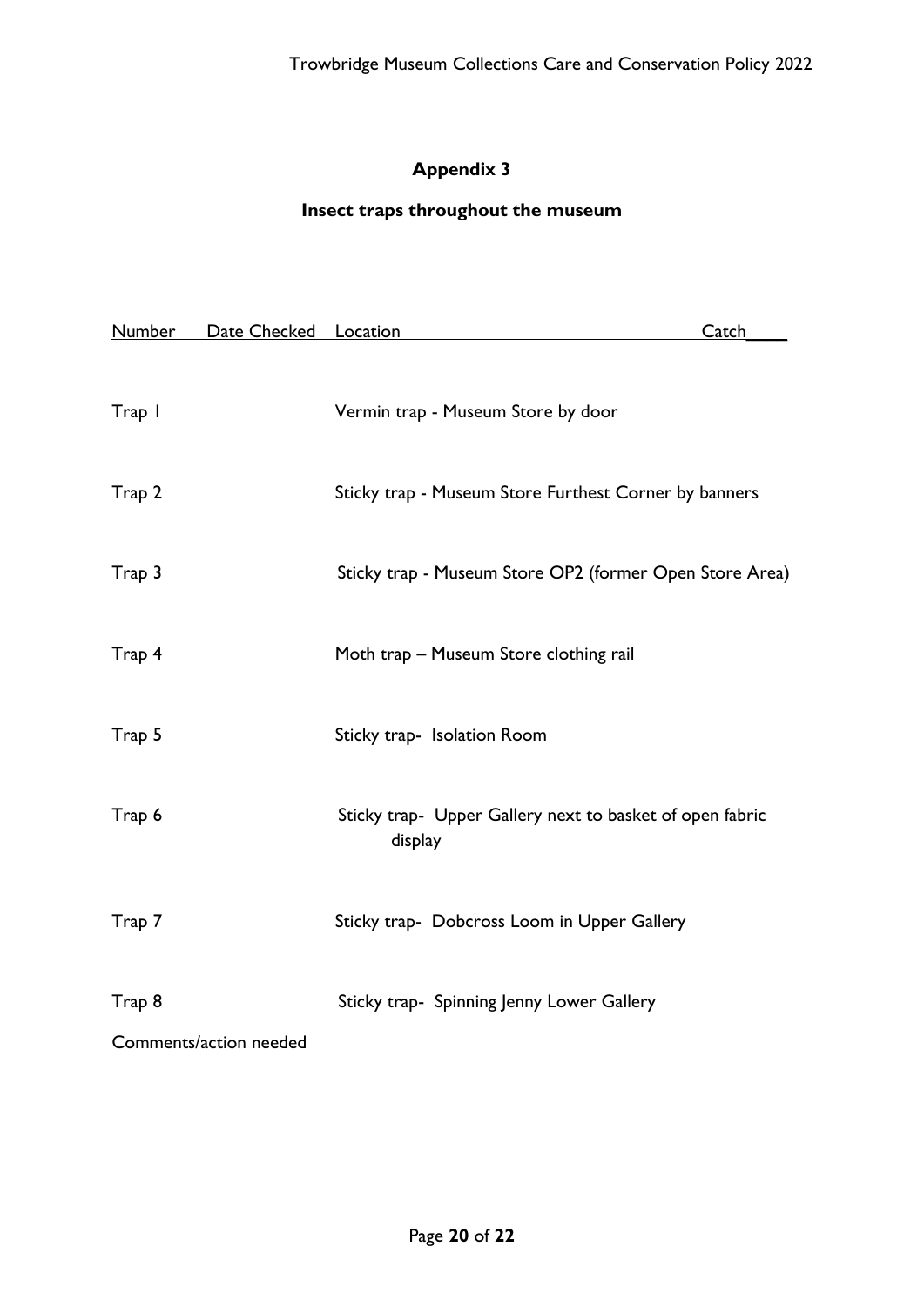# **Useful contacts**

[www.collectionslink.org.uk](http://www.collectionslink.org.uk/)

**Heather Perry** Museums Development Officer, Wiltshire

Conservation & Museums Advisory Service Wiltshire and Swindon History Centre, Cocklebury Road, Chippenham, Wiltshire SN15 3QN T. 01249 705523

Laura Weill (queries re. Spinning Jenny loan)

Assistant Registrar

Science Museum Exhibition Road London SW7 2DD Tel: +44 (0)20 7942 4139

email: laura.weill@sciencemuseum.ac.uk

web: [www.sciencemuseum.org.uk](http://www.sciencemuseum.org.uk/)

# **Tim Burge**

Collections Consultant

hello@timburge.org

#### **Harwells-** heritage salvage and Conservation Company

<http://www.hdrs.co.uk/>

#### **Helena Jaeschke**

Conservation Development Officer Royal Albert Memorial Museum Queen Street EXETER EX4 3RX Tel: 01392 665951. Mob: 07792 213 21